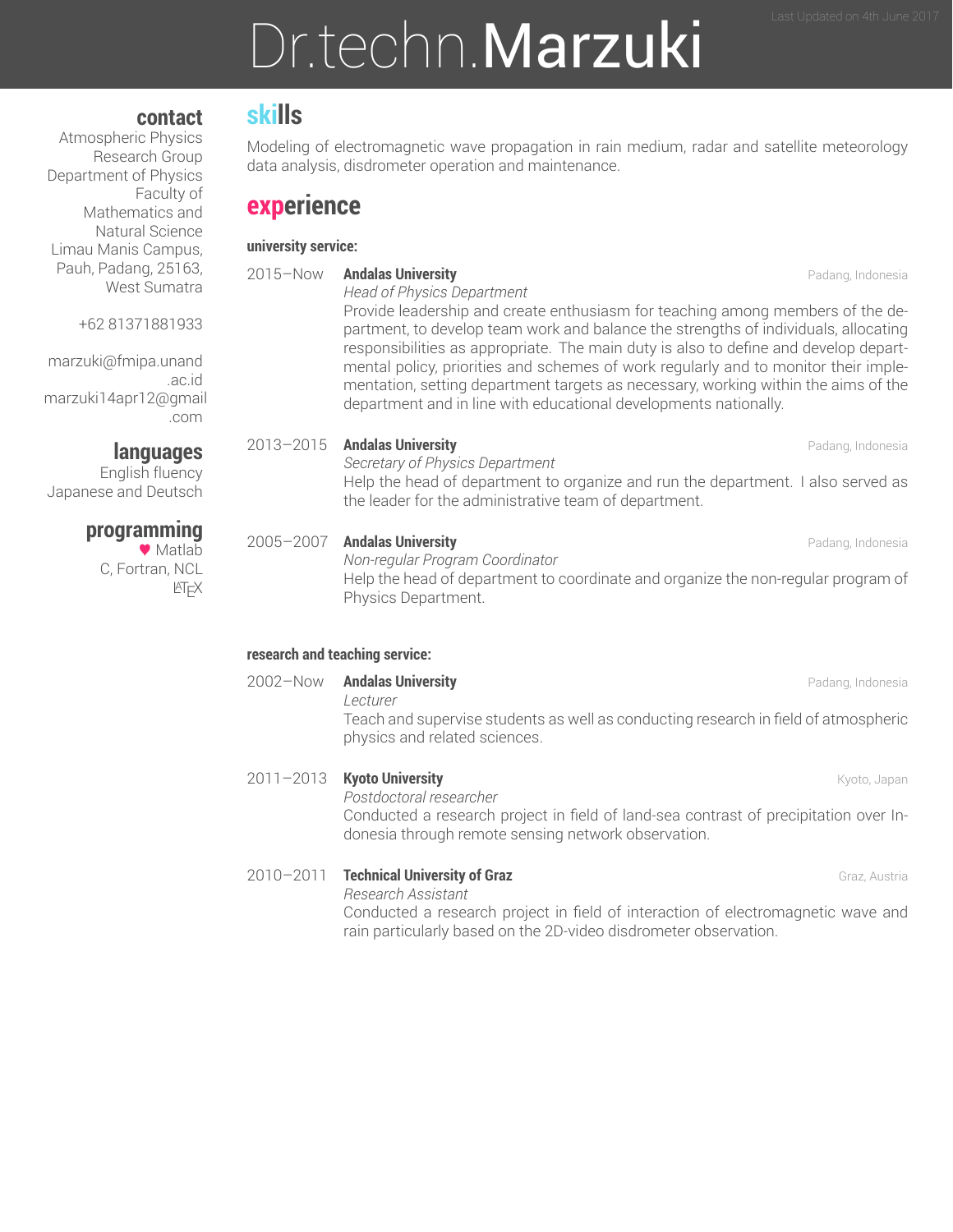#### **accreditation, curriculum development, quality assurance:**

#### 2016 **Andalas University** Padang, Indonesia

*Team Leader of Accreditation* Organized and led acreditation team to prepare the acreditation for undergraduate program. The undegradute program has been accredited "A" by National Accreditation Board for Higher Education (BAN-PT) since June 2016.

#### **2015 <b>Center for quality assurance of Andalas University Padang, Indonesia**

*Trainee*

Center for quality assurance (LP3M) Unand held the Training of Internal Quality Assurance System (SPMI) and Internal Quality Audit (AMI) in July 2015. This training aims to (1) provide knowledge and the ability for participants to implement and develop SPMI in their institution, (2) provide knowledge and skills to participants to prepare the document for the quality assurance of the university, faculty and departments; (3) provides the knowledge and skills of the participants to carry out internal quality audits.

#### 2014 **Andalas University** Padang, Indonesia

*Member of curriculum development team* Collected the suggestion from the stakeholder for strengthening the curriculum of undergraduate and graduate programs.

### **education**

| 2007-2011 | <b>Dr. techn.</b> in Technical Science (Electrical Engineering)<br>(Emphasis in Radar and Microwave Propagation) | Techinal University of Graz, Austria |
|-----------|------------------------------------------------------------------------------------------------------------------|--------------------------------------|
|           | 2003-2005 M.Sc.Eng. in Electronic and Control System Engineering<br>(Emphasis in Remote Sensing for Atmosphere)  | Shimane University, Japan            |
| 1998-2002 | <b>B.Sc.</b> in Physics                                                                                          | Andalas University, Padang           |

### **other qualifications**

| 2017 | Training and Certification for national reviewer of competitive research proposal<br>Ministry of Research, Technology and Higher Education.                            | Indonesian |
|------|------------------------------------------------------------------------------------------------------------------------------------------------------------------------|------------|
| 2016 | Training and Certification for assessor of National Accreditation Board for Higher Educa-<br>tion of Indonesian Ministry of Research, Technology and Higher Education. |            |
| 2015 | Training for national reviewer of competitive research proposal Indonesian Ministry of Research,<br>Technology and Higher Education.                                   |            |
| 2013 | <b>Training for Applied Approach (AA)</b><br>LP3M Andalas University                                                                                                   |            |
| 2007 | <b>Training for PEKERTI</b><br>LP3M Andalas University                                                                                                                 |            |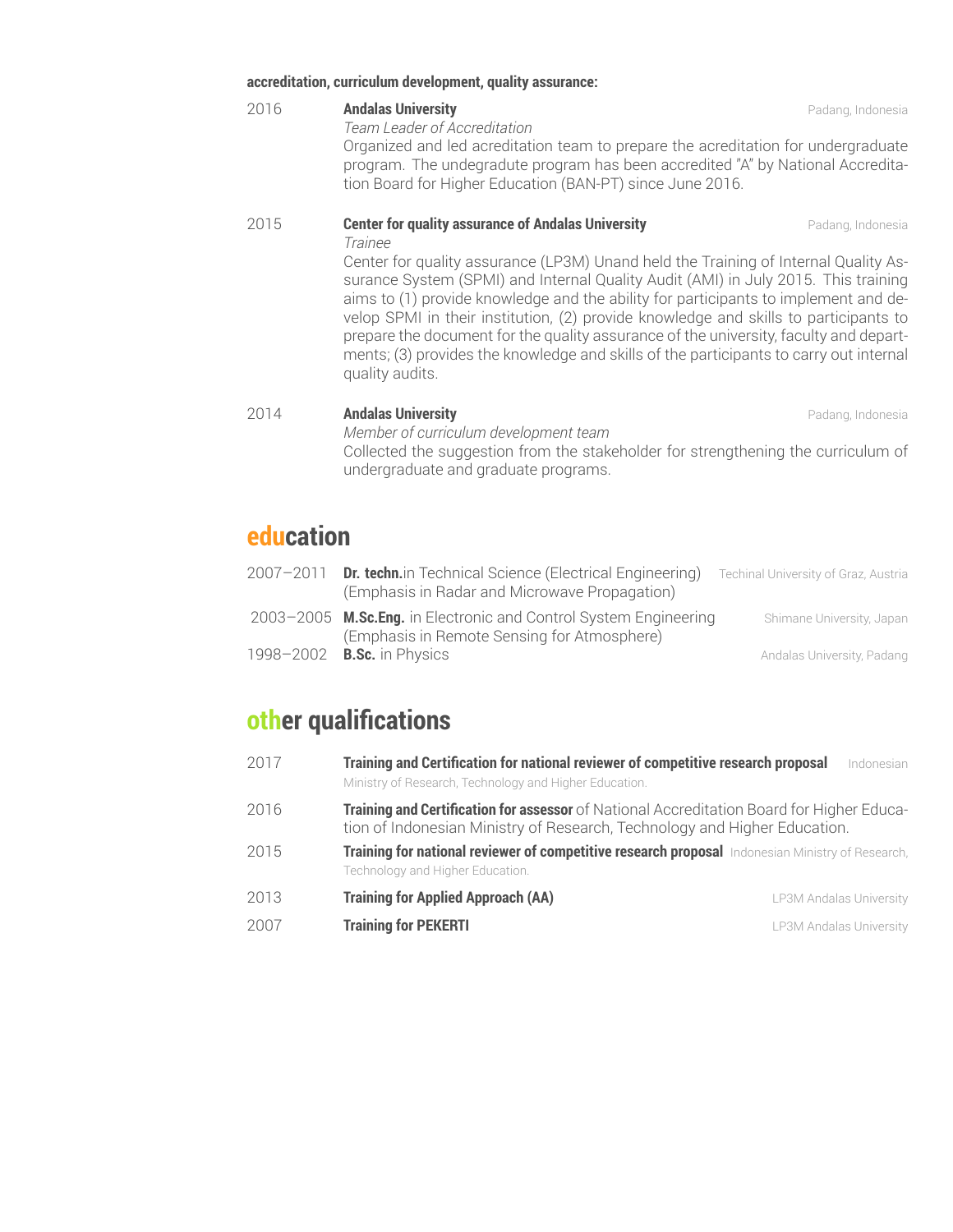### **awards**

| 2016      | <b>Best lecturer</b><br>Sciences.                                                                                                                                                                                                        | Faculty of Mathematics and Natural Sciences<br>As part of the 61st anniversary celebrations of Faculty of Mathematics and Natural                                                                                                                                                                                   |
|-----------|------------------------------------------------------------------------------------------------------------------------------------------------------------------------------------------------------------------------------------------|---------------------------------------------------------------------------------------------------------------------------------------------------------------------------------------------------------------------------------------------------------------------------------------------------------------------|
| 2016      | <b>Best head of department</b><br>sian Ministry of Research, Technology and Higher Education.                                                                                                                                            | Faculty of Mathematics and Natural Sciences<br>As part of the selection of best head of department in the annual program of Indone-                                                                                                                                                                                 |
| 2016      | <b>Best lecturer</b><br>Student Executive Board Andalas University (BEM KM UNAND)<br>BEM-KM UNAND selected several lecturers for the 2016 UNAND award in series of<br>the 2016 Andalas week event. One of the category is best lecturer. |                                                                                                                                                                                                                                                                                                                     |
| 2011-2013 | <b>Postdoctoral fellowship</b><br>in Japan and Indonesia.                                                                                                                                                                                | Japan Society for the Promotion of Science (JSPS)<br>JSPS Fellowship Programs for Overseas Researchers aims to allow me to advance<br>my own research in Kyoto University while contributing to the progress of research                                                                                            |
| 2007-2011 | <b>Doctoral fellowship</b><br>Malaysia, Philippines, Thailand and Vietnam).                                                                                                                                                              | The Scholarship Foundation of the Republic of Austria<br>Three years scholarship from ASEA-UNINET for doctoral program at Technical Uni-<br>versity of Graz. The scholarship supports the exchange of knowledge between part-<br>ner universities in the member countries in Europe and South-East Asia (Indonesia, |
| 2003-2005 | <b>Master fellowship</b>                                                                                                                                                                                                                 | Japan Ministry of Education, Culture, Sports, Science, and Technology<br>Two years scholarship from Japan Ministry of Education, Culture, Sports, Science,<br>and Technology (MEXT) for master program at Shimane University, Japan.                                                                                |

## **proffesional memberships**

| <b>Member</b> of Indonesian Physical Society |
|----------------------------------------------|
|                                              |

- 2013–now **Member** of Europe Geophysical Union (EGU)
- 2011–now **Member** of Japan Geoscience Union (JPGU)
- 2014–now **Member** of Asia Oceania Geosciences Society

## **proffesional services**

| 2016-now | <b>Assessor</b> of National Accreditation Board for Higher Education of Indonesian Ministry<br>of Research, Technology and Higher Education. |  |
|----------|----------------------------------------------------------------------------------------------------------------------------------------------|--|
| 2015-now | <b>Reviewer</b> for national competitive research proposal of Indonesian Ministry of Re-<br>search, Technology and Higher Education.         |  |
| 2010-now | <b>Reviewer</b> for Atmospheric Research Journal (Elsevier).                                                                                 |  |
| 2010-now | <b>Reviewer</b> for Progress In Electromagnetics Research Journal.                                                                           |  |
| 2010-now | <b>Reviewer</b> for IEEE Transactions on Antennas and Propagation Journal.                                                                   |  |
| 2010-now | <b>Reviewer</b> for IEEE Geoscience and Remote Sensing Letters.                                                                              |  |
| 2015-now | <b>Reviewer</b> for Remote Sensing Applications: Society and Environment.                                                                    |  |
| 2014-now | <b>Reviewer</b> for Natural Hazards Journal.                                                                                                 |  |

### **interests**

**teaching:** electromagnetic wave, radar and tropical meteorology, atmospheric physics, remote sensing **research:** remote sensing (e.g., radar and satellite meteorology), cloud and precipitation physics, global hydrologic cycle, climate change, interaction between eartquake and atmosphere.

### **research sponsors**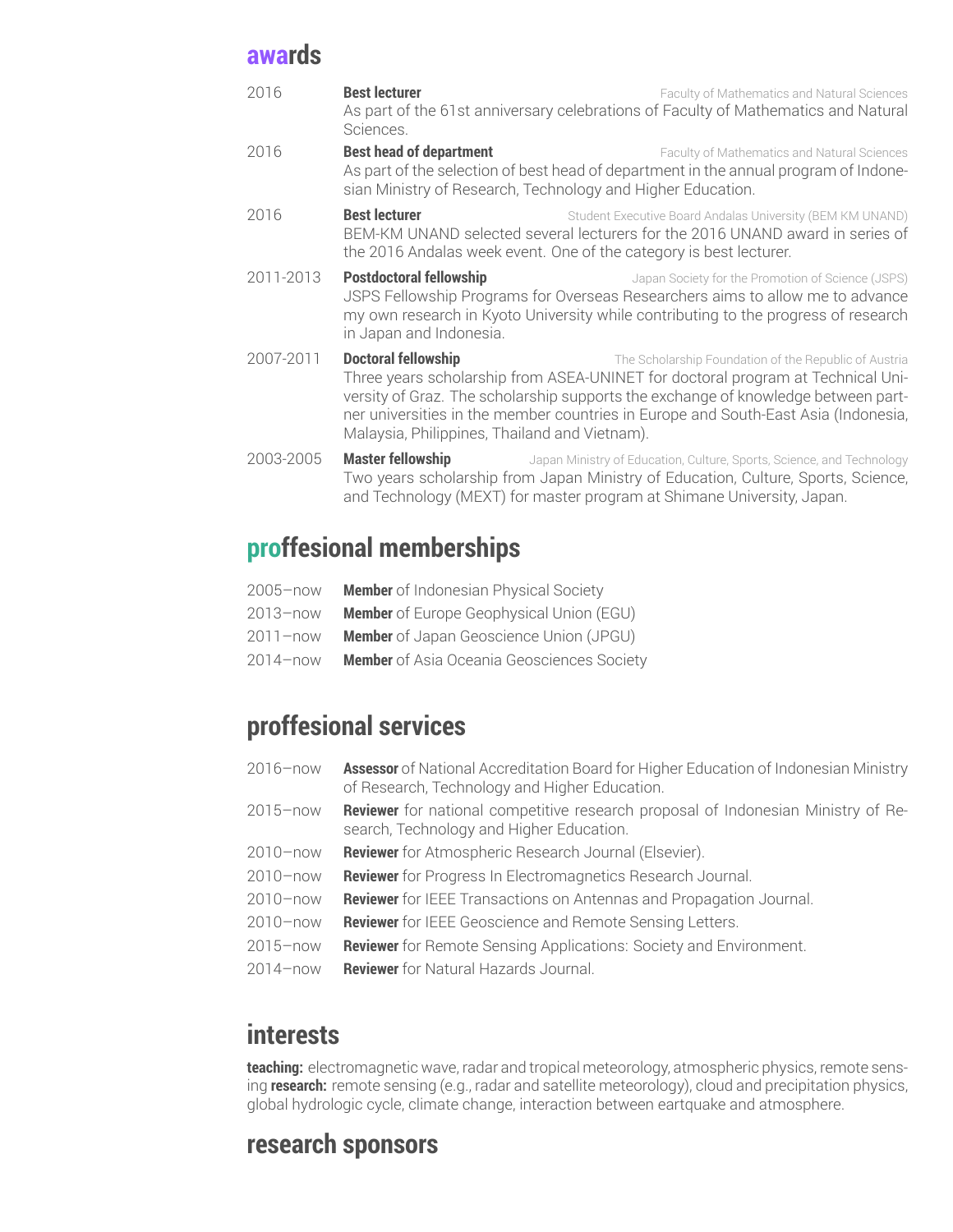**Indonesia:** Indonesian Ministry of Research, Technology and Higher Education, Andalas University **international:** Collaborative Research based on the MU Radar and Equatorial Atmosphere Radar (EAR), Research Institute for Sustainable Humanosphere, Kyoto University.

### **publications**

#### **Peer-reviewed journal:**

- Kozu, T., Shimomai, T., Akramin, Z., Marzuki, Shibagaki, Y., and Hashiguchi, H.: Intraseasonal variation of raindrop size distribution at Koto Tabang, West Sumatra, Indonesia, Geophys. Res. Lett., 32, L07803, doi:10.1029/2004GL022340, 2005.
- Marzuki, Kozu, T., Shimomai, T., Randeu, W. L., Hashiguchi, H., and Shibagaki, Y.: Diurnal variation of rain attenuation obtained from measurement of raindrop size distribution in equatorial Indonesia, IEEE Trans. Ant. Propag., 57, 1191-1196, 2009.
- Marzuki, M., Randeu, W. L., Schoenhuber, M., Bringin, V. N., Kozu, T. and Shimomai, T.: Raindrop size distribution parameters of distrometer data with different bin sizes, IEEE Trans. Geosci. Remote Sens. 48, 3075–3080, 2010.
- Marzuki, M., Walter L Randeu, Franz Teschl, Michael Schonhuber, Wendi Harjupa, Complex Permittivity Measurements of Rainwater in the 0.5–26.5 GHz Frequency Range, IEEE Geoscience and Remote Sensing Letters, Vol. 7, pp. 487-490, 2010.
- Muhammad SALEEM AWAN, Erich LEITGEB, MARZUKI, Thomas PLANK,A Study of Fog Characteristics using Free-Space Optical Wireless Links,Radioengineering, Vol. 19, No. 2, June 2010.
- Muhammad Saeed Khan, Muhammad Saleem AWAN, Sajid SHEIKH MUHAMMAD, Muhammad FAISAL, Marzuki, Farukh NADEEM, Erich LEITGEB, Probabilistic model for free-space optical links under continental fog conditions, Radioengineering, VOL. 19, NO. 3, SEPTEMBER 2010.
- Marzuki, Kozu, T., Shimomai, T., Randeu, W. L., Hashiguchi, H., and Vonnisa, M.: Raindrop size distributions of convective rain over equatorial Indonesia during the first CPEA campaign, Atmos. Res., 96, 645-655, 2010.
- Marzuki, Randeu, W. L., Kozu, T., Shimomai, T., Schoenhuber, M. and Hashiguchi, H.: Estimation of raindrop size distribution parameters by maximum likelihood and L-moment methods: Effect of discretization,Atmos. Res., 112, 1-11, 2012.
- Marzuki, M., Hashiguchi, H., Yamamoto, M. K., Mori, S., and Yamanaka, M. D.: Regional variability of raindrop size distribution over Indonesia, Ann. Geophys., 31, 1941-1948, doi:10.5194/angeo-31-1941-2013, 2013.
- Marzuki, Hashiguchi, H., Yamamoto, M. K., Yamamoto. M., Mori, S., Yamanaka, M. D., Carbone, R. E., and Tuttle, J. D.: Cloud episode propagation over the Indonesian Maritime Continent from 10 years of infrared brightness temperature observations, Atmos. Res., 120-121, 268- 286, 2013.
- Marzuki, Randeu, W. L., Kozu, T., Shimomai, T., Hashiguchi, H., and Schoenhuber, M.: Raindrop axis ratios, fall velocities and size distribution over Sumatra from 2D-Video Disdrometer measurement, in: Michaelides, S. (Eds.) Advances in Precipitation Science, Atmos. Res., 119, 23-37, 2013.
- Hiroyuki Hashiguchi, Yoshikazu Tabata, Masayuki K. Yamamoto, Marzuki, Shuichi Mori, Manabu D. Yamanaka, Fadli Syamsudin, Timbul Manik, 2013, Observational study on diurnal precipitation cycle over indonesian maritime continent,Journal of Disaster Research 8 (1), 137- 138.
- Marzuki, Hashiguchi, H., Kozu, T., Shimomai, T., Shibagaki, Y., Takahashi, Y., 2016, Precipitation Microstructure in Different Madden–Julian Oscillation Phases over Sumatra, Atmospheric Research, Vol. 168, pp. 121-138.
- Rahayu, A., Marzuki, Vonnisa, M., 2016, Statistical Properties of Cloud Propagation over Sumatra during CPEA-I, Makara Journal of Science, Vol. 20, No. 4, pp. 181-192.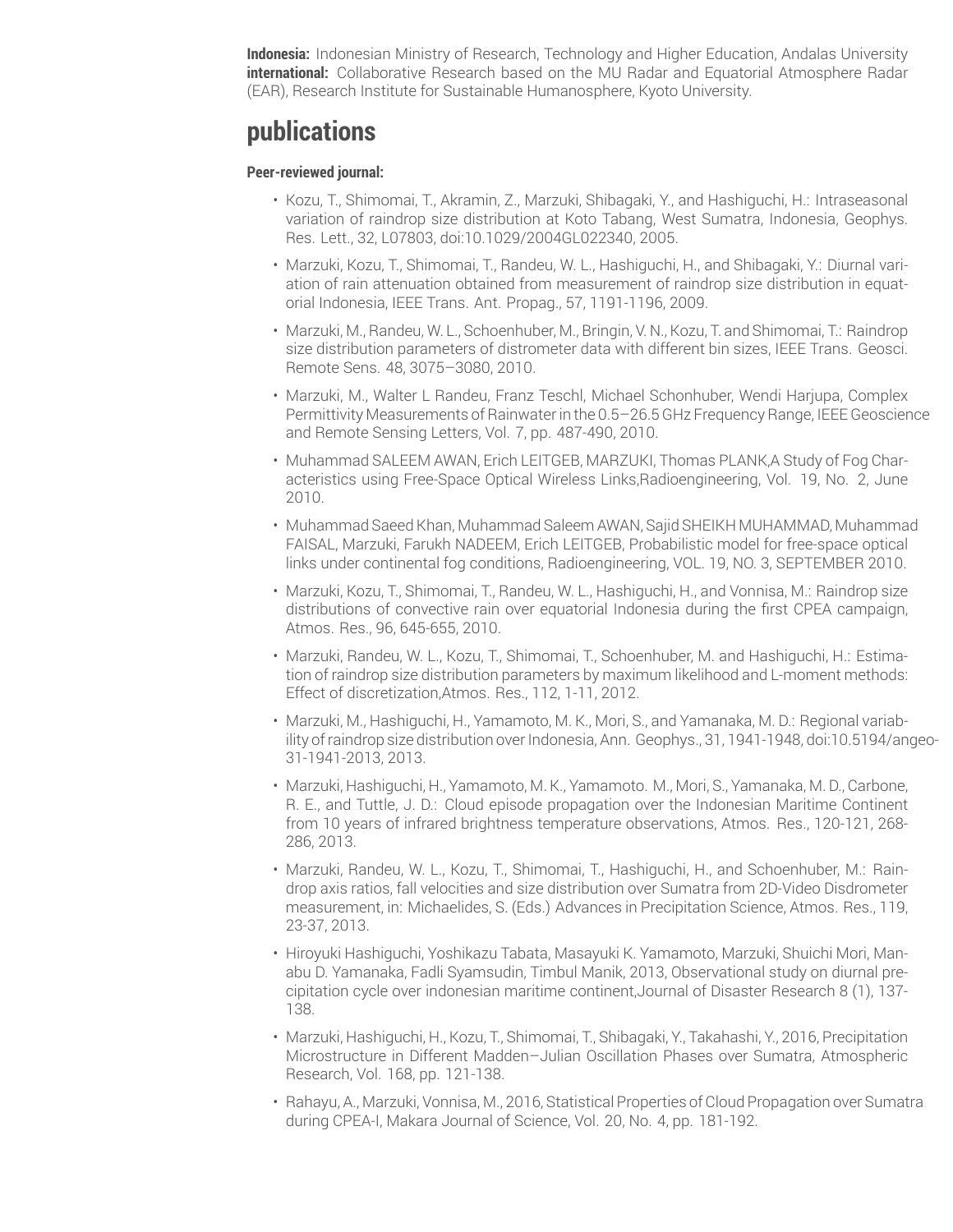- Indrayani, W., Marzuki, Vonnisa, M., 2016, Estimation of Raindrop Size Distribution Parameters Using Rain Attenuation Data of Ku-Band Communications Satellite, Makara Journal of Science, Vol 20, No 3, pp. 145-154.
- Marzuki, Hashiguchi, H., Shimomai, T., and Randeu, W. L., 2016, Cumulative Distribution of Rainfall Rate over Sumatra, Progress In Electromagnetics Research M, Vol. 49, pp. 1-8
- Marzuki, Hashiguchi, H., Shimomai, T., Rahayu, I., Vonnisa, M., and Afdal, 2016, Performance evaluation of Micro Rain Radar over Sumatra through comparison with disdrometer and wind profiler, Progress In Electromagnetics Research M., Vol. 50, pp.33-46.
- Marzuki, Vonnisa, M., Rahayu, A., Hashiguchi, H., 2017, Cloud Statistics over the Indonesian Maritime Continent during the First and the Second CPEA Campaigns, Atmospheric Research, Vol. 189, 1 June 2017, Pp. 99–110.
- Nauval, F., Marzuki, H, Hashiguchi, 2017, Regional and Diurnal Variations of Rain Attenuation Obtained from Measurement of Raindrop Size Distribution over Indonesia at Ku, Ka and W Bands, Progress In Electromagnetics Research M, Vol. 57, 25-34.

#### **International seminars:**

- Marzuki, T. Kozu, T. Shimomai, Y. Fujiyoshi, Zainul Akramin. Vertical Profile of Precipitation from Zenith-Looking Radars at Koto Tabang, West Sumatra. Nippon Kisho Gakkai 2004.
- Marzuki, Toshiaki Kozu, Toyoshi shimomai, Zainul Akramin, Hiroyuki Hashiguchi, Y. Fujiyoshi. The influence of intraseasonal variation on vertical profile of reflectivity (VPR) as inferred from zenith looking radars at Koto Tabang, west Sumatra. The Meteorological Society of Japan Meeting 2005.
- Marzuki, Toshiaki Kozu, Toyoshi Shimomai. Raindrop size distributions of tropical precipitation over West Sumatera ISAP 2006, Singapore.
- Marzuki, Wizri Yasir, Toshiaki Kozu, Toyoshi shimomai. Characteristics of Cloud Vertical Structure in West Sumatra Derived from Radiosonde Soundings International Conference on Mathematics and Natural Sciences (ICMNS), Bandung November 2006.
- GJ Huang, VN Bringi, M Schönhuber, M Thurai, T Shimomai, T Kozu, M Marzuki, W Harujpa. Drop shape and canting angle distributions in rain from 2-D video disdrometer, 33rd Conference on Radar Meteorology; Australia 08/2007.
- M.S. Awan, E. Leitgeb, S.S. Muhammad, Marzuki, F. Nadeem, M.S. Khan, C. Capsoni. Distribution function for continental and maritime fog environments for optical wireless communication. Communication Systems, Networks and Digital Signal Processing, 2008. CNSDSP 2008. 6th International Symposium on; 08/2008.
- M.S. Awan, C. Capsoni, E. Leitgeb, R. Nebuloni, Marzuki, F. Nadeem, M.S. Khan. FSO-Relevant New Measurement Results under Moderate Continental Fog Conditions at Graz and Milan. Advanced Satellite Mobile Systems, 2008. ASMS 2008.
- M.S. Awan, E. Leitgeb, C. Capsoni, R. Nebuloni, Marzuki, F. Nadeem, M.S. Khan. Attenuation Analysis for Optical Wireless Link Measurements under Moderate Continental Fog Conditions at Milan and Graz. Vehicular Technology Conference, 2008. VTC 2008-Fall. IEEE 68th; 10/2008.
- M.S. Awan, E. Leitgeb, Marzuki, M.S. Khan, F. Nadeem, C. Capsoni. Evaluation of fog attenuation results for optical wireless links in free space. Satellite and Space Communications, 2008. IWSSC 2008. IEEE International Workshop on; 11/2008.
- M.S. Awan, Marzuki, E. Leitgeb, F. Nadeem, M.S. Khan, C. Capsoni. Weather Effects Impact on the Optical Pulse Propagation in Free Space. Vehicular Technology Conference, 2009. VTC Spring 2009. IEEE 69th; 05/2009.
- M.S. Awan, Marzuki, E. Leitgeb, B. Hillbrand, F. Nadeem, M.S. Khan. Cloud attenuations for free-space optical links. Satellite and Space Communications, 2009. IWSSC 2009. International Workshop on; 10/2009.
- Muhammad Saleem Awan, Marzuki, Erich Leitgeb, Muhammad Saeed Khan. Optical attenuation modeling of continental fog using exponential distribution. Proceedings of the 7th International Symposium on Communication Systems Networks and Digital Signal Processing, CSNDSP 2010, University of Northumbria at Newcastle, UK, 21-23 July 2010.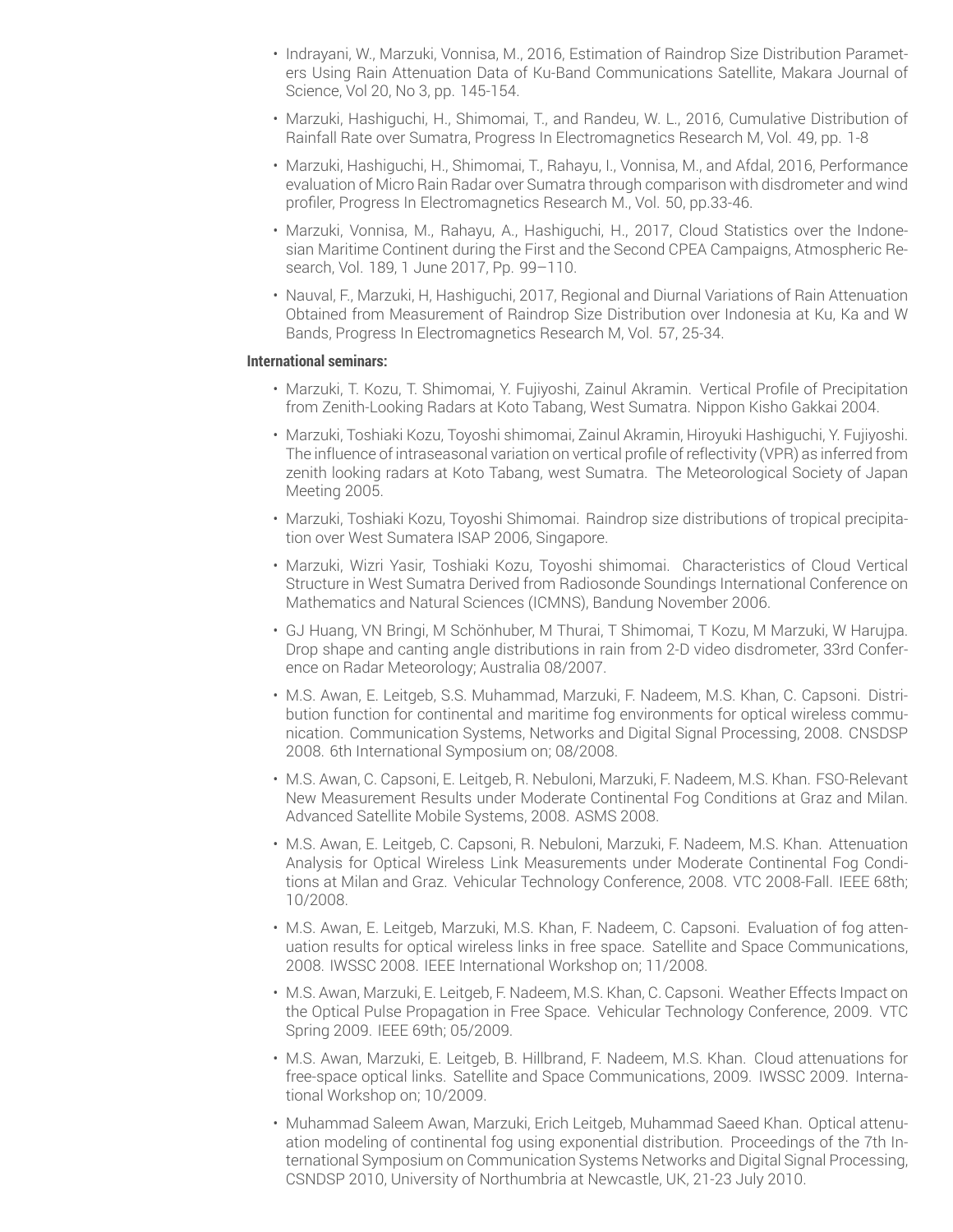- Marzuki, W. L. Randeu, T. Kozu, T. Shimomai, H. Hashiguchi, M. Schoenhuber. Variability of raindrop size distribution over Sumatra and its effect on the Z-R relationship. In proceeding of: EGU General Assembly 2010.
- Marzuki, Walter L. Randeu, Toshiaki Kozu, Toyoshi Shimomai, Hiroyuki Hashiguchi. Effect of Rain Type on Rain Attenuation Modeling at a Tropical Location. 12th URSI CommissionF Triennial Open Symposium on RadioWave Propagation and Remote Sensing; 03/2011.
- Marzuki, Hiroyuki Hashiguchi, Masayuki Yamamoto, M.D. Yamanaka, Suichi Mori. Variability of Precipitation Propagation over Indonesia Based on MTSAT-IR, TRMM and Wind Profiler Network Observations, The Meteorology Society of Japan 2011.
- Marzuki, Hiroyuki Hashiguchi, M.K.Yamamoto, M.D.Yamanaka, S.Mori, Statistical Analysis of the Tropical Intraseasonal Oscillation Based on Anomalies of Outgoing Longwave Radiation (OLR) in 1980-2010, The Meteorology Society of Japan 2012 Spring Meeting.
- Marzuki, Hiroyuki Hashiguchi, Masayuki Yamamoto, Toshiaki Kozu, Toyoshi Shimomai, Manabu D. Yamanaka, Suichi Mori, Raindrop size distribution observations with Parsivel and Micro Rain Radar (MRR) over Sumatra, Japan Geoscience Union Meeting 2012.
- Marzuki, Hiroyuki Hashiguchi, Masayuki Yamamoto, Manabu D. Yamanaka, Suichi Mori, Large scale influence on precipitation propagation over Indonesia, Japan Geoscience Union Meeting 2012.
- Marzuki, Hiroyuki Hashiguchi, Masayuki Yamamoto, ManabuD. Yamanaka, Suichi Mori, J.D.Tuttle, Cloud Propagation Study over Indonesia by Adopting Tracking Radar Echo by Correlation (TREC) Method, The meteorology Society of Japan 2012 Autumn Meeting.
- Marzuki, Hiroyuki Hashiguchi, Masayuki Yamamoto, Manabu D. Yamanaka, Suichi Mori, Raindrop Size Distribution Measurements Along Equatorial Indonesian Maritime Continent, The Meteorology Society of Japan 2012 Autumn Meeting.
- Marzuki, Hiroyuki Hashiguchi, Masayuki Yamamoto, Shuichi Mori, Manabu D. Yamanaka, Yukihiro Takahashi, Relationships among Lightning, Precipitation, and Hydrometeor Characteristics in Equatorial Indonesia, Japan Geoscience Union Meeting 2013.
- Marzuki, Hiroyuki Hashiguchi, Masayuki Yamamoto, Toshiaki Kozu, Toyoshi Shimomai, Microstructure of Precipitation in Different MJO Phases over Sumatra, Japan Geoscience Union Meeting 2013 (Proceeding).
- MARZUKI, Marzuki, HASHIGUCHI, Hiroyuki, YAMAMOTO, Masayuki, other, Microstructure of Precipitation over Indonesia from a Network of Parsivel disdrometers, Japan Geoscience Union Meeting 2014, Yokohama, Japan, 28 April 2014 – 2 May 2014 (poster).
- Marzuki, Hiroyuki Hashiguchi, Toyoshi Shimomai, T. Kozu, Y. Takahashi, Comparison of Raindrop Size Distributions in Equatorial Indonesia during Convectively Inactive and Active MJO, Japan Geoscience Union Meeting 2015, Chiba, Japan, 24-28 May 2015 (oral).
- Marzuki, Wira Indrayani, Mutya Vonnisa, Hiroyuki Hashiguchi, W. L. Randeu, T. Shimomai, T. Kozu, Y. Maekawa, Y. Shibagaki, Retrieval of Raindrop Size Distribution Parameters by Combining Rainfall Rate and Electromagnetic Wave Attenuation Data, Japan Geoscience Union Meeting 2015, Chiba, Japan, 24-28 May 2015 (poster).
- Marzuki, Aulya Rahayu, Mutya Vonnisa, 2015, Comparison of Cloud Propagation Over Sumatera During CPEA-I and II, AOGS 12th Annual Meeting, 2 to 7 Aug, 2015, Singapore, AS21-A017 (oral).
- Marzuki, Sandro Poltak, Hiroyuki Hashiguchi, Mamoru Yamamoto, Masayuki Yamamoto, Toyoshi Shimomai, Kozu T., 2015, Wavelet Analysis of Daily Precipitation Over Equatorial Indonesia, AOGS 12th Annual Meeting, 2 to 7 Aug, 2015, Singapore, AS21-A018 (poster)
- Marzuki, 2016, Variability ofraindrop size distribution overIndonesia, South-East Asian School on Tropical Atmospheric Science (SEASTAS) and IWS on Extreme Weather in Changing Climate in the Maritime Continent in Bandung, Indonesia  $-5$ -8 Jan 2016 (invited speaker).
- Marzuki, Rahayu, A., Vonnisa, M., Hashiguchi, H., 2016, Cloud Propagation over Sumatera during Coupling Processes in the Equatorial Atmosphere Campaign I and II, Japan Geoscience Union Meeting 2016, Chiba, Japan, 22-26 May 2016 (oral)